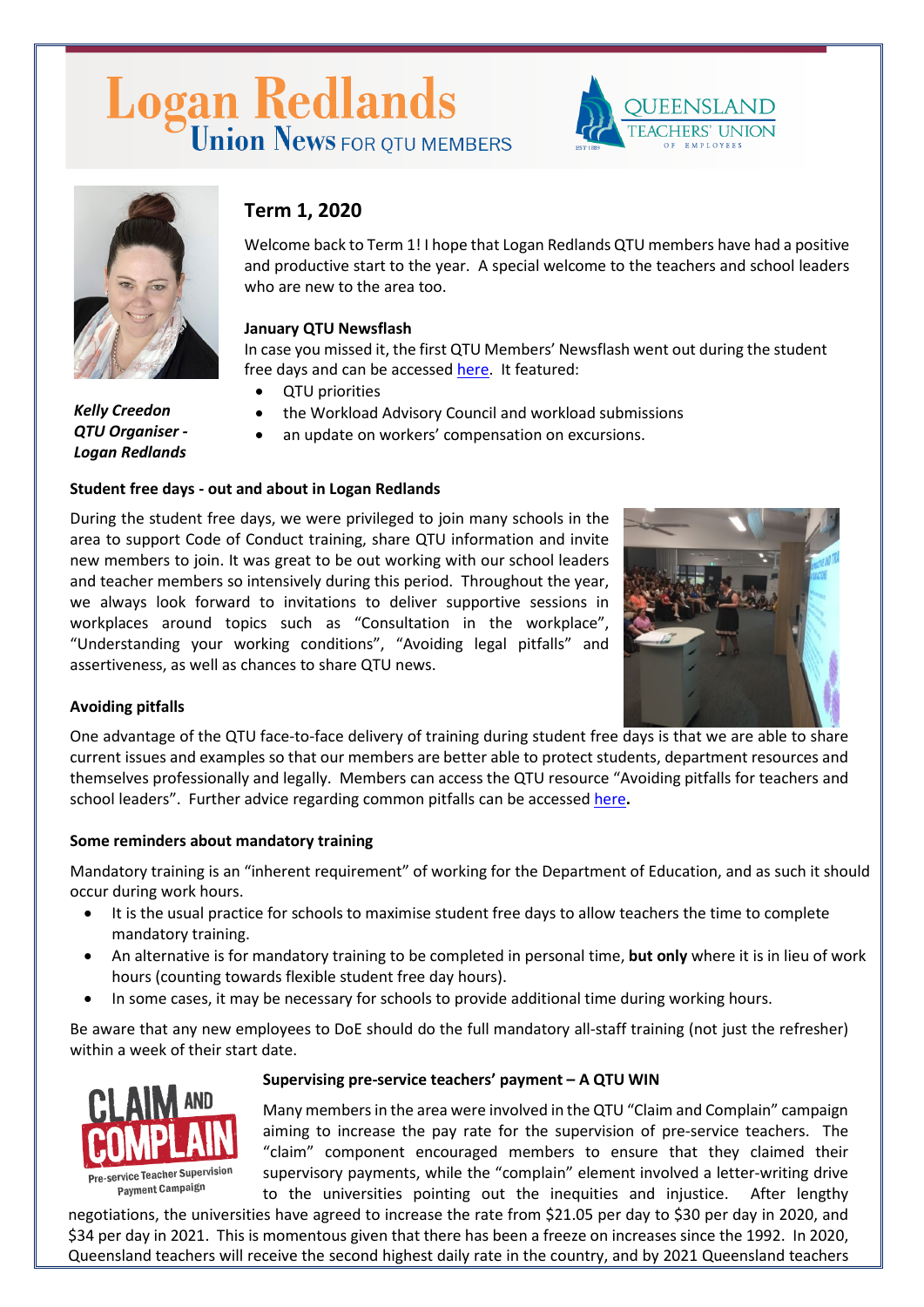will be on par with our NSW counterparts. The agreement was only reached because of pressure from members and the decision of QTU State Council to consider a boycott of supervision, if necessary. This is an important reminder that there is strength in numbers and that when members join together behind a common cause, we can achieve great things. Well done to those QTU members who contributed to this campaign.

### **Invite a colleague to join the QTU**

We are strong when we stick together. The beginning of the year is a perfect time to invite new colleagues to join you in committing to a strong voice for our profession. [Join online here](https://www.qtu.asn.au/join) or call 3512 9000 and ask for the membership section. If you are a school Union Rep or manage your school's induction program for new teachers, please ensure that membership of the Union is included in your program. The "union encouragement clause" in our certified agreement supports this.

#### **Connect with your Union on Facebook**

Now is the perfect time to remind members in your school that Facebook is a quick, easy and informative way to connect with their union! Our "Workload Wednesday" posts are particularly popular! [Click here.](https://www.facebook.com/QueenslandTeachersUnion)

#### **Workload Advisory Council**

The new certified agreement contains a range of measures aimed at managing workload and maintaining it at an acceptable level [\(click here to see the workload clauses\)](https://www.qtu.asn.au/ca2019-workload-clauses). One such measure is the establishment of the Workload Advisory Council – a combined union and department body that will collect information about what is causing workload pressures for our teachers and school leaders, as well as propose workload reduction initiatives. Submissions will be invited by the department in the first half of the year.

If members believe that some of their workload issues are being caused by the region or at the systemic level, attendance at a branch meeting [\(click here for branch meetings\)](https://www.qtu.asn.au/branch-meetings) to raise these issues on the agenda with colleagues across other schools could be an appropriate starting place. This may be the perfect way to see if the issue is a shared one and whether a group could be formed to create a submission for the Workload Advisory Council. Preferably, the QTU would like to support submissions from groups of employees, e.g. school staff, a network of specialist teachers, a cluster of schools, in order to best demonstrate that the issue is not school based but is appropriate for the council to consider.

To help identify workload problems that may need to be addressed at your workplace, check out the workload entitlements checklist [here.](https://www.qtu.asn.au/workload-entitlements-checklist) Further suggestions for reflecting on workload management and reduction can be found on the most recent "Workload Wednesday" post o[n Facebook.](https://www.facebook.com/QueenslandTeachersUnion/)

#### **Local consultative committee**

Every school that has more than 20 employees is required to have a local consultative committee (LCC). The LCC is a combined union and management committee responsible for effective "change management" within the school. How this is achieved is inherent in its name – through *consultation*. To assist QTU members, we have created a list of some examples (see below) of possible agenda items in our publication 'Consultation (A QTU Guide)'. Further information can be accessed via our guide located [here.](https://www.qtu.asn.au/qtuguide-consultation)

#### **Term 1 examples**

- Consultation re: the initiation of the annual performance review in the school
- Consideration of converting workplace reforms to permanent reforms
- Initiation/implementation/evaluation of workplace reforms
- Conversion of staff allocation to TRS
- Consultation re: school reporting processes, including timing of parent/teacher interviews and mid-semester reports
- Consultation re: system of collegial engagement in classrooms

#### **Events & Training Dates for Term 1**

A range of courses and seminars are offered in Met Central and surrounding areas each year. There is usually a mix of offerings appropriate for teachers, school leaders and Workplace Union Reps. The list of training and seminar dates and locations for semester 1 is currently being finalised but some examples are listed below. An updated list will be available [here](https://www.qtu.asn.au/qtec) soon.